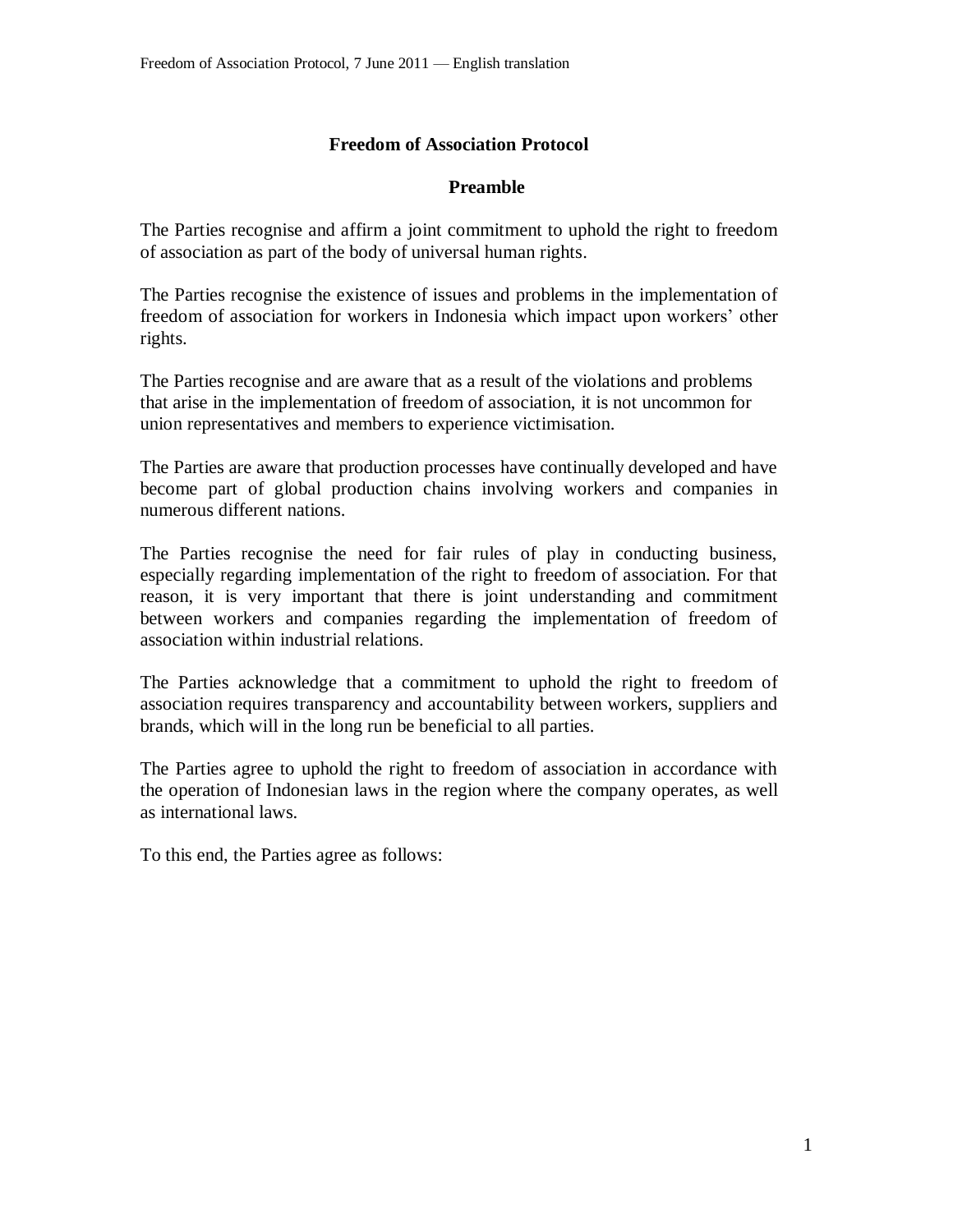## **CHAPTER I GENERAL PROVISIONS**

# **Article 1 Definitions**

- a. The parties are those who sign this protocol. They comprise of Unions, Brands and Suppliers.
- b. Workers are all those who carry out waged work.
- c. Suppliers are companies that provide goods or services to the brands.
- d. Brands are legal persons or entities that are registered as owning trademark rights.
- e. Unions are organisations formed from, by and for workers, whether within or outside of companies, with the aim to promote, defend and protect workers' rights and interests as well as to increase the welfare of workers and their families.
- f. This protocol is an agreement entered into by the Parties concerning freedom of association.
- g. A collective bargaining agreement (CBA) is an agreement made between a union or several unions that are registered with the authority responsible for workplace relations, with the employer, or several employers or an employers' association and is legally binding for those who create it.
- h. Company regulations are regulations made in written form by industrialists in all companies that produce brand goods and/or services in the total chain of production in Indonesia, which cover work requirements and procedures.
- i. A code of conduct is a guideline for conduct which is made by brands to be implemented in suppliers.

### **Article 2 Scope**

- (1) This protocol binds the parties in the matter of upholding the right to freedom of association, in all companies which produce brand goods and/or services throughout supply chains in Indonesia. For the initial phase this protocol will apply to Suppliers that:
	- (i) Produce finished goods for the Brands, and
	- (ii) Have a direct legal manufacturing contract with the Brands, and
	- (iii) Have workplace auditing conducted by the Brand's compliance team, or
	- (iv) Have a system whereby all auditing of Codes of Conduct or supplier company workplace standards are conducted by a third party auditor.

(2) Suppliers have an obligation to disseminate the contents of this protocol and encourage its implementation amongst sub-contractors in accordance with the strategy put in place by the National Level Supervision and Dispute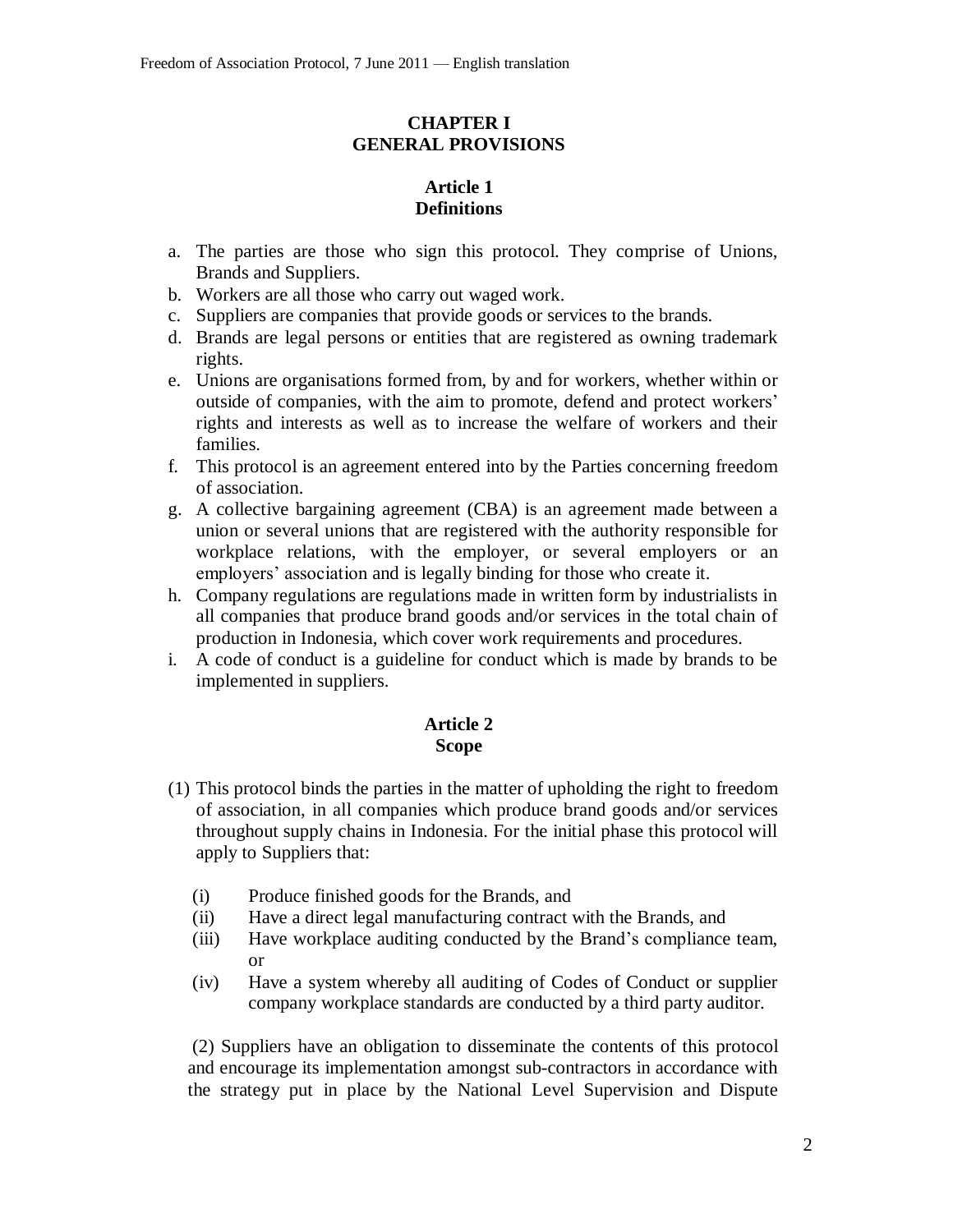Resolution Committee.

## **Article 3 Protocol Application**

- (1) The application of this Protocol does not negate the rights and responsibilities of the parties as prescribed by legislation, codes of conduct, and other international standards.
- (2) Parties are obligated to implement this Protocol in suppliers covered by the scope set forth by Article 2 above, including both suppliers that have CBAs as well as those that do not.
- (3) In the event that the CBA conditions are inferior to those in the Protocol, the Protocol shall prevail.
- (4) In the event that the CBA conditions are superior to those in the Protocol, the CBA shall prevail.
- (5) Suppliers (see Article 2, "Scope") are obliged to produce CBAs which encompass the provisions of this Protocol.
- (6) In the event that the company does not yet have a CBA but has a union or union members, the Protocol shall apply.
- (7) Brands must supervise and ensure the implementation of the provisions within this article.

### **CHAPTER II IMPLEMENTING FREEDOM OF ASSOCIATION**

### **Article 4**

Suppliers (in accordance with the scope as defined under Article 2, section 1, subsections (a) (b) (c) and (d) above) are obliged to implement freedom of association including, inter alia:

- 1. Give workers freedom to form unions within the company premises.
- 2. Acknowledge the existence of the various unions in the company without discrimination.
- 3. Not interfere in any way with unions carrying out their organisational activities provided that these activities do not contravene protocol determinations, the CBA or other applicable laws and regulations.
- 4. Release union representatives or members from their work duties for the purpose of undertaking union organisational activities, with continued provision of all rights to which the particular worker is normally entitled.
- 5. A release from duties for union representatives and/or members as referred to in section (4) above is to be given:
	- a. Throughout the period of organisational leadership, and
	- b. In accordance with a duty officers' schedule, and/or
	- c. From time to time as appropriate to union activities.
- 6. Release from duties as intended in section 5 (a) and (b) above is to be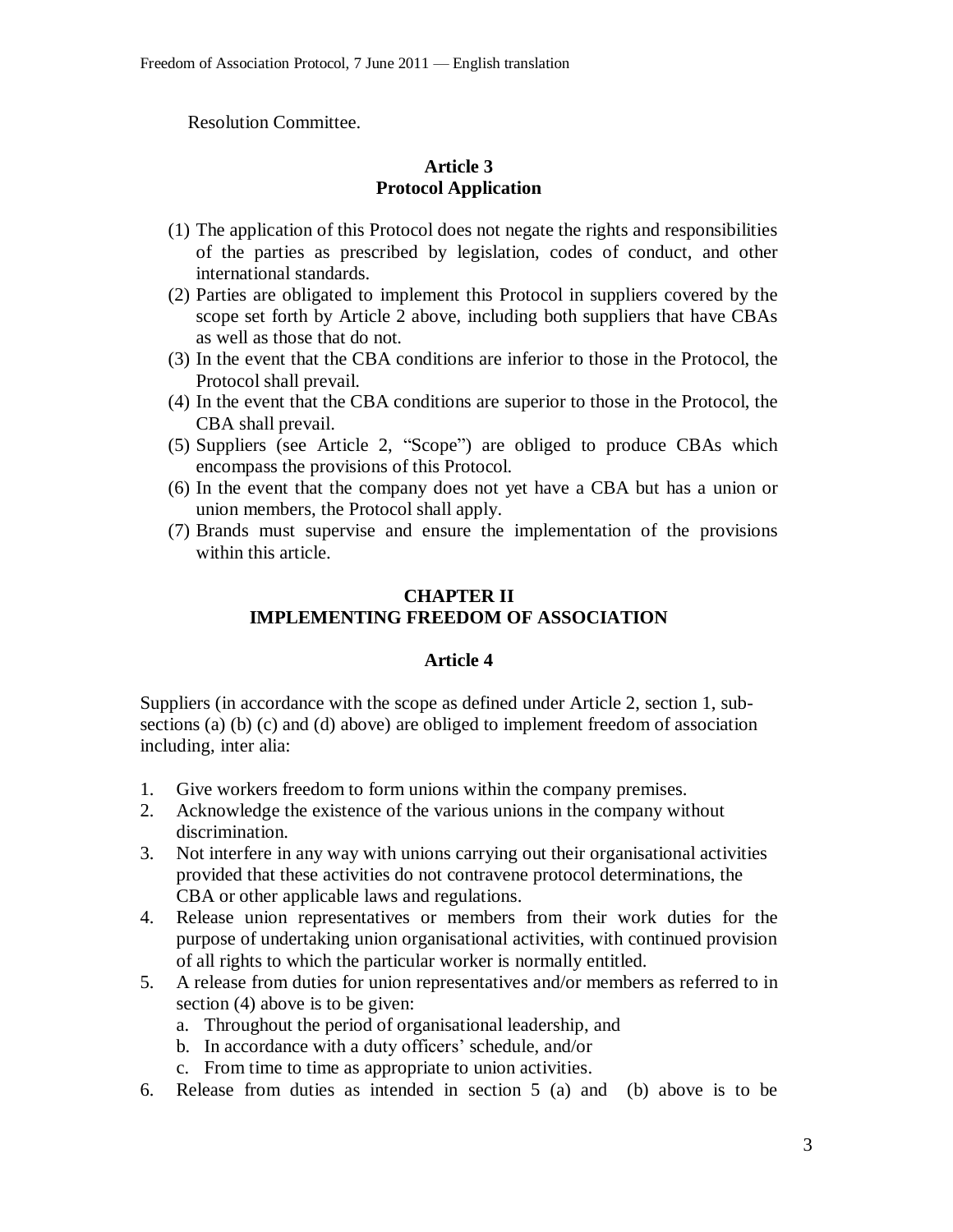implemented as follows:

- a. For unions with  $10 500$  members, at least 1 worker is to be released from duties along with at least 1 additional duty officer;
- b.For unions with 501 1,000 members, at least 1 worker is to be released from duties along with at least 2 additional duty officers;
- c. For unions with  $1,001 2,500$  members, at least 1 worker is to be released from duties along with at least 3 additional duty officers;
- d.For unions with 2,501 10,000 members, at least 2 worker is to be released from duties along with at least 3 additional duty officers;
- e.For unions with more than 10,001 members, the number to be released from duty should be negotiated internally between the union and the company but should not be less than the number stated in 6 (d).
- 7. Release from duties as defined in Article 4 section 5 (c) is to be applied to union representatives and/or members who obtain a mandate to implement union activities with co-ordination and agreement from management, and taking into consideration that this does not interfere with production processes.
- 8. If regulations concerning release from duties in suppliers surpass the provisions in this Protocol, then those previous regulations still apply.
- 9. Union representatives who are released from duties as intended in section 5 (a) must be placed back with the position and job title that they originally held, or an equivalent work position, within seven days of the completion of their leadership period.
- 10. There must be no intimidation in any form whatsoever, including demotions, transfers, wage reductions, criminalisation, provision of a work load outside of the worker's capabilities, suspension or sacking of members and/or union organisers, perpetrated against union members or representatives undertaking organisational activities throughout the period of their leadership.

### **Article 5**

- (1) Suppliers shall facilitate the implementation of union activities within the company in such ways as:
- a. Unions may make use of company meeting space if requested at least 3 days in advance provided that such a meeting space is available. For urgent needs, companies are obliged to provide a meeting room as long as such a room is available (and not in current use).
- b. Unions may make use of communication facilities such as telephones, fax and internet within the company as long as such facilities are available and in accordance with regulations and procedures as applies to other users within the company.
- c. Unions may make use of company vehicles if requested 3 days in advance provided that such a vehicle is available. For urgent needs, the company can loan out a vehicle if such a vehicle is available on that day and not in current use.
- d. Unions may display their organisation's flag at the same level with the national flag, the company flag and the workplace health and safety flag.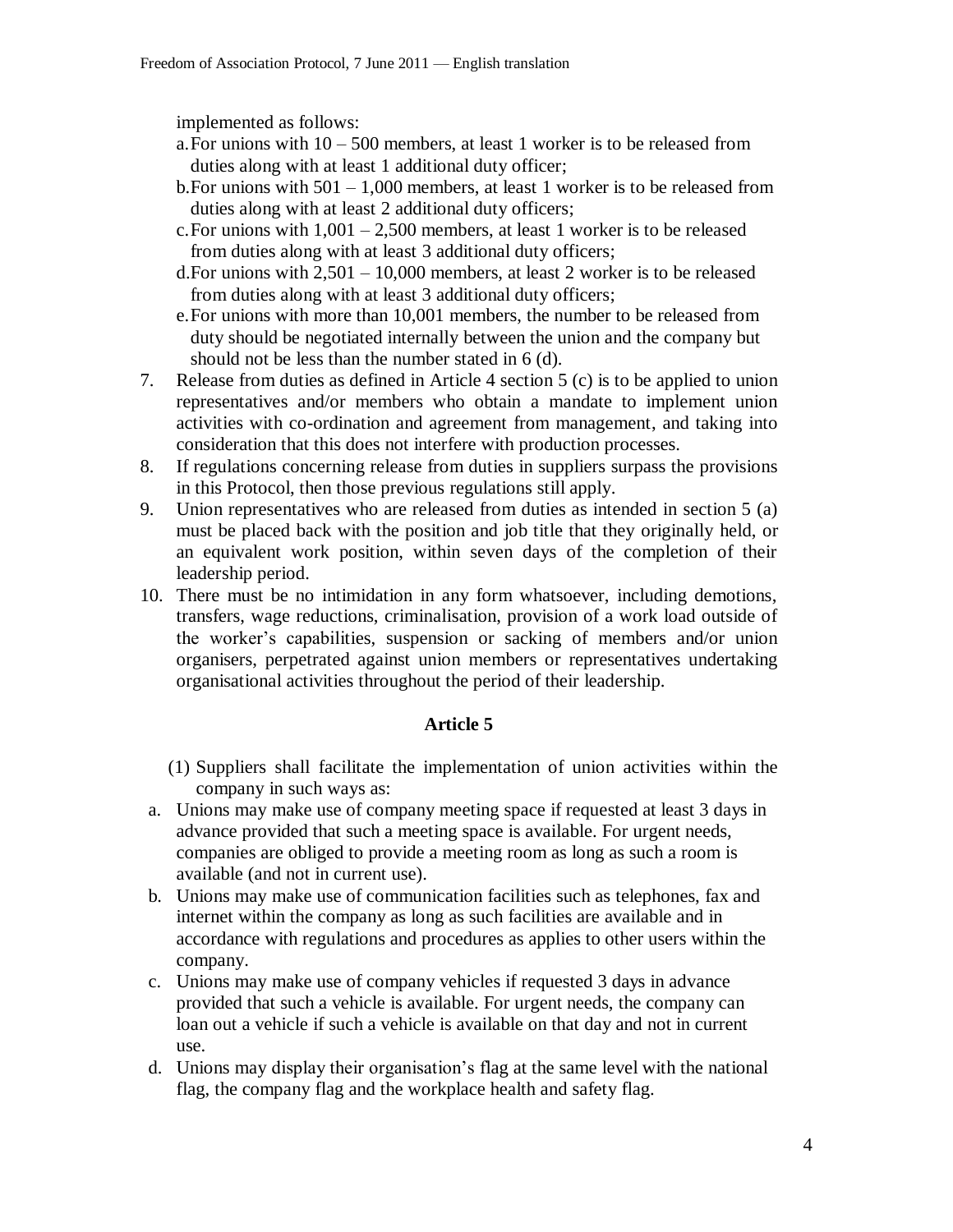- e. Unions may display a union signboard around the location of the union secretariat or in another place provided for such purposes within the company's premises, such as beside the gates or an alternative strategic and appropriate position where it is easily visible to others.
- f. Unions shall be given freedom to receive visitors from union organisations outside the company who are guests of the union in accordance with the regulations in effect within the factory.
- g. The company must assist in deducting union fees from the wages of union members every month and within a period of time jointly agreed upon or at the latest within 10 work days the amount must be given to the relevant union leader depending on the administration processes within the company.
- h. Wage deductions as intended in subsection (g) are to be implemented upon receipt of a letter of authorisation from the union member. The letter of authorisation does not need to be officially stamped.

(2)

- a. Suppliers are obliged to provide a space or room that is appropriate, hygienic and strategic within the company premises to be used as a union secretariat together with furnishings to support the union's activities, including two sets of desks and desk chairs, filing cabinets or cupboards and a table and chairs for guests.
- b. In the case that the company is limited in its ability to provide for the above facilities and fittings, then the company is obligated to make a refurbishment plan with the union's agreement within a timeframe of 6 months.

(3) Suppliers have the obligation to support and facilitate union activities during working hours including:

- a. Routine scheduled meetings, such as meetings between union representatives, as well as between union representatives and members.
- b. Ad hoc meetings as may be required, both between union representatives and between union representatives and members, providing three days' prior notice to the company.
- c. Union educational activities, both scheduled and unscheduled, providing three days' prior notice to the company.

(4) Suppliers have the obligation to support and facilitate union activities outside the company premises, including:

- a. Attendance at both routine and occasional discussions and meetings, with organisational officials, both at company level or affiliates, with three days' prior notice.
- b. Attendance at seminars or education from union organisations, affiliates, other connected organisations, and/or government agencies.

## **Article 6**

- (1) Companies and unions have the obligation to produce a Collective Bargaining Agreement (CBA) within a time frame of not more than six months after the formation of a union in accordance with applicable legal requirements.
- (2) In negotiating a CBA, Unions and Companies shall adhere to the following: a.Companies shall not reject an invitation from unions to negotiate to produce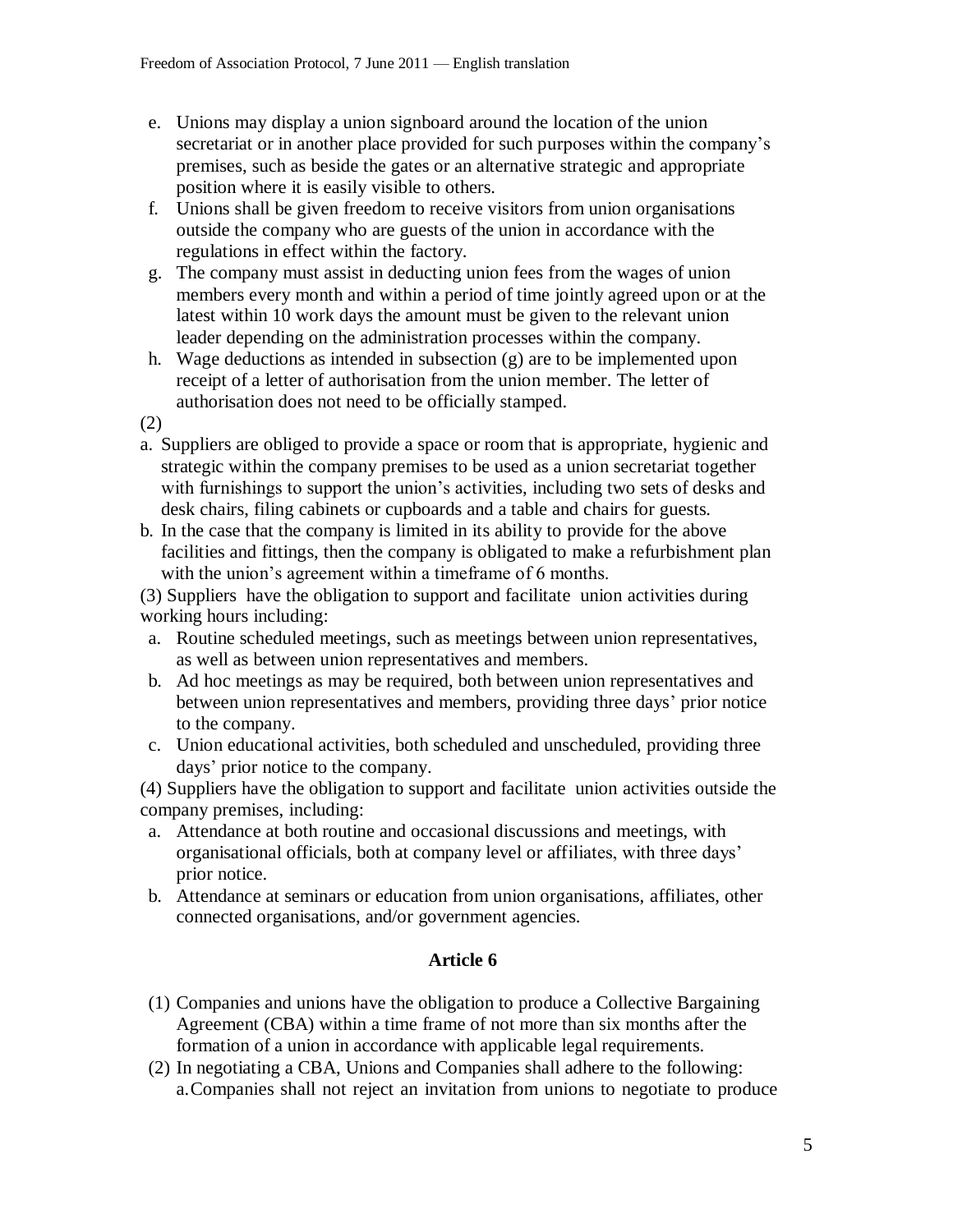or renew an agreement.

- b.Companies shall not undertake any form of intimidation against the union delegates in the CBA negotiating team.
- c.During CBA negotiations, union delegates in the negotiation team are to be relieved of their daily work load in accordance with a jointly agreed upon schedule.
- d.During CBA negotiations, union delegates in the negotiating team are to be given freedom to carry out surveys so as to gather data to support the negotiations.
- e.The negotiating team must be given access to information concerning company conditions so as to obtain supportive data, as far as that access does not breach confidentiality provisions as provided by law or by contract with a third party.

### **CHAPTER III FREEDOM OF INFORMATION**

#### **Article 7**

(1) Suppliers are forbidden to impede in any way the distribution of information by unions.

(2) The distribution of information mentioned in section (1) is to be be carried out, inter alia, as follows:

- a. Unions can freely attach information to public notice boards. Prior permission from the company is not required but copies of the information may be provided.
- b. Information distributed must not contravene applicable regulations or laws.

(3)

- a. Suppliers have an obligation to provide announcement boards specifically for union information, with a minimum of one board situated in a strategic public space, such as the canteen, the employee rest area or another location used by the company to place announcements or information for employees. If there is more than one union, then arrangements should be made between those unions.
- b. If there is a greater need for announcement boards (there is a large number of employees and / or the location is large), then the union is permitted to use existing information board facilities that are specifically for employees following the stipulations contained in Section  $2(a)$  and  $2(b)$  above and with agreement between other unions (where there is more than one union).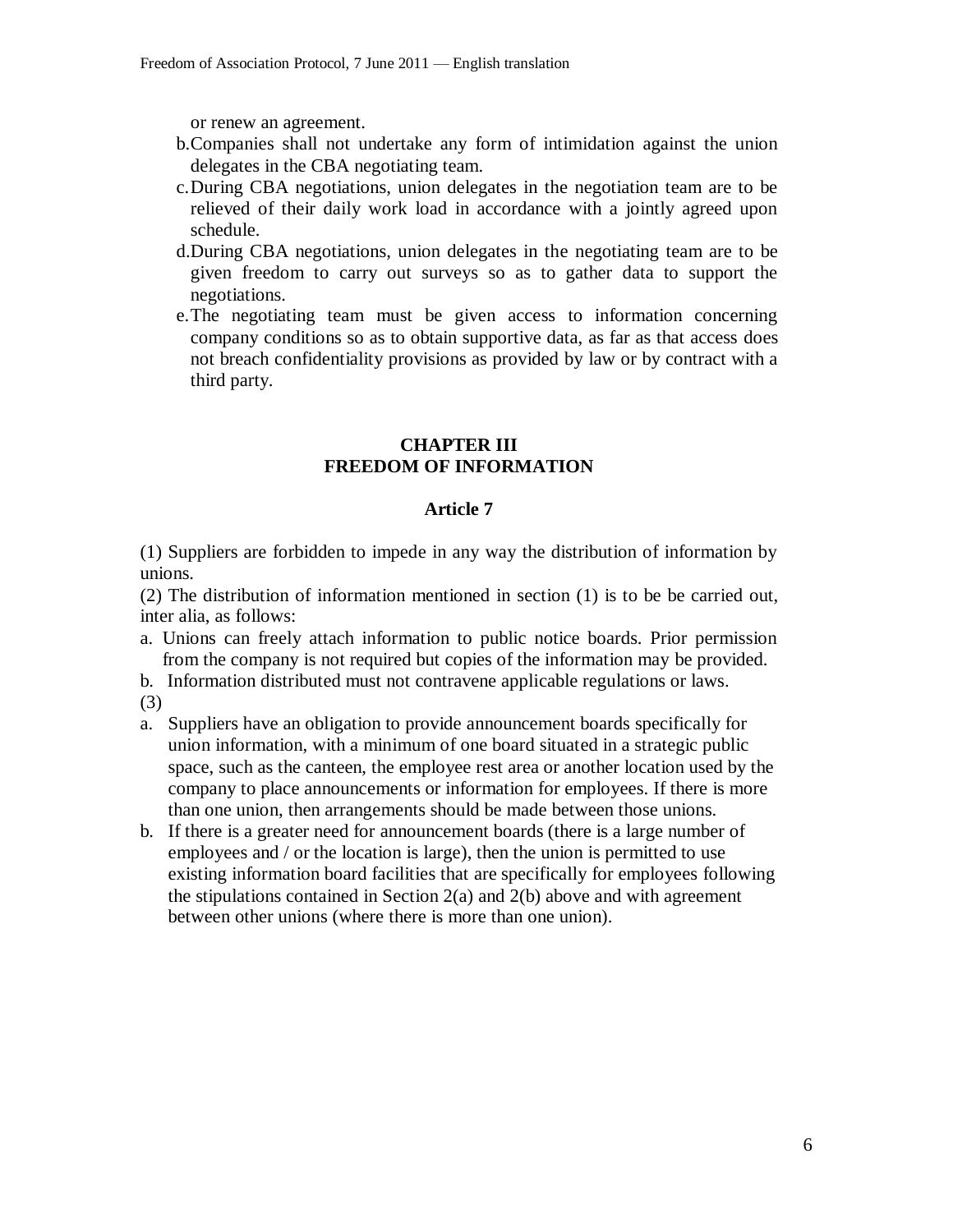### **CHAPTER IV SUPERVISION, DISPUTE RESOLUTION AND SANCTIONS**

### **Article 8**

- (1)To supervise implementation of this FOA Protocol, the parties are obligated to form an FOA Protocol Supervision and Dispute Settlement Committee no later than 90 working days after the signing of this Protocol.
- (2)FOA Protocol Supervision and Dispute Settlement Committees will be established at company and national levels.
- (3)The FOA Protocol Supervision and Dispute Settlement Committees at the company level will have members from company level unions and company management.
- (4)The FOA Protocol Supervision and Dispute Settlement Committee at the national level will have members from national level unions, Non-Government Organisations, Brands and Suppliers.
- (5)The Standard Operational Procedures of the FOA Protocol Supervision and Dispute Settlement Committee will be determined within 90 working days after the formation of the Committee as intended in section (1).

#### **Article 9**

### **Sanctions**

- (1) Violations of the determinations in this protocol constitute actions that infringe freedom of association and redress may be sought in accordance with legislation, Codes of Conduct and other international regulations.
- (2) Efforts should be made to resolve violations via consensus building deliberations. If these deliberations do not reach a consensus then the dispute should be resolved with reference to legal regulations. If a dispute concerning an infringement cannot be resolved via such negotiations, then the matter should be referred to a court of law.

### **CHAPTER V ADDITIONAL REGULATIONS, CONCLUSION AND AMENDMENTS**

#### **Article 10 Language**

1.The language used in this Protocol is Bahasa Indonesia.

2. In the case that a problem arises in the interpretation of a Protocol that has been translated into another language, then the interpretation should refer to the Protocol in Bahasa Indonesia.

### **Article 11 Amendments of Regulations**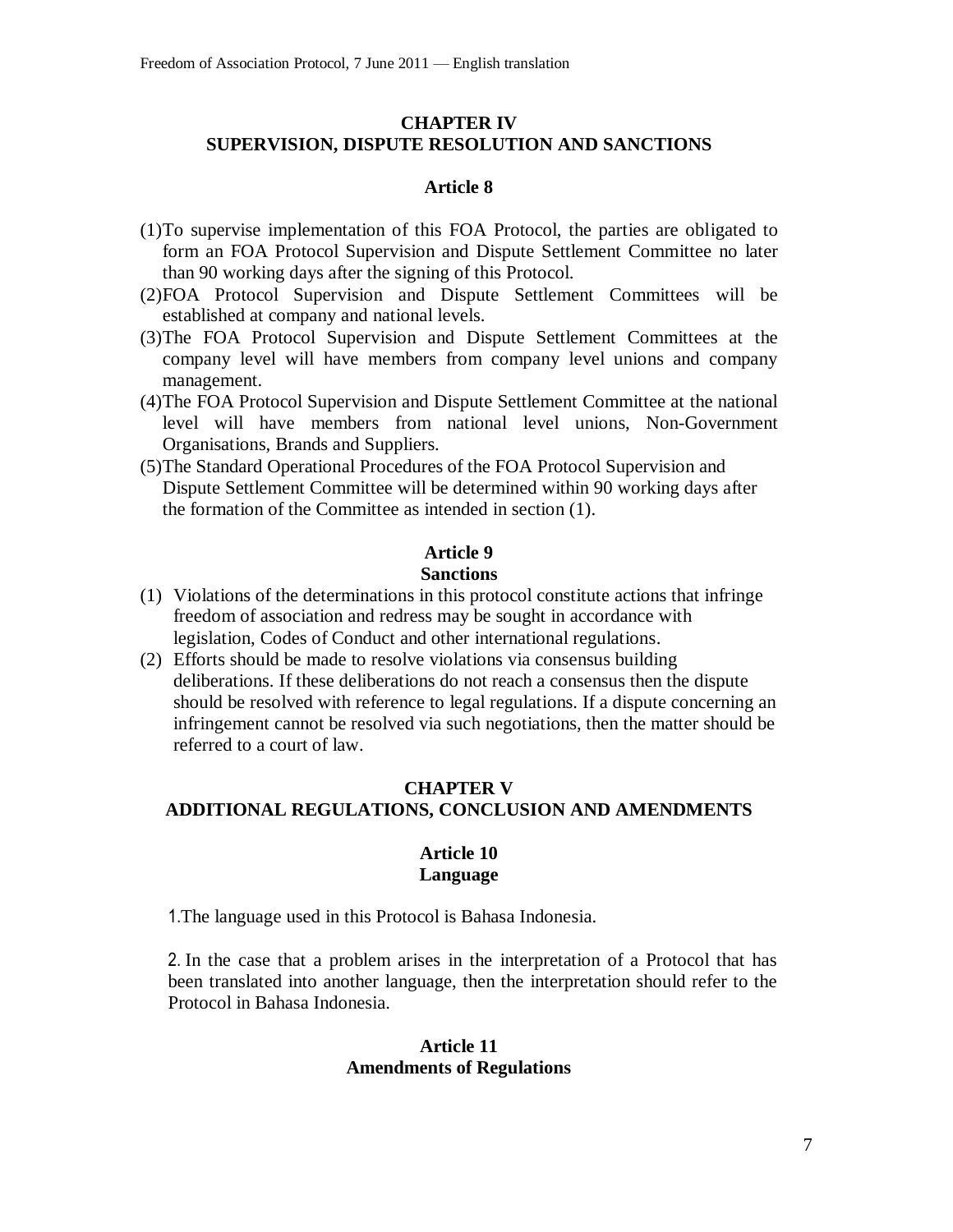In the instance where freedom of association conditions in a company are better than the provisions set out in this protocol, then those pre-existing provisions continue to operate.

### **Article 12 Concluding Determinations**

- 1. This Protocol shall be effective from the signing thereof by the Parties.
- 2. This Protocol is open for signature by other parties that are prepared to adopt the Protocol provisions.
- 3. The procedure to become a signatory as intended in section (2) is by making a written statement which is presented to the National Level FOA Protocol Supervision and Dispute Settlement Committee.
- 4. Other matters which are yet to be agreed upon in the first stage of negotiations by the FOA Committee will be revisited and renegotiated in the second stage of negotiations 12 months after the FOA Protocol takes effect.

Codified in Jakarta, 7 July 2011.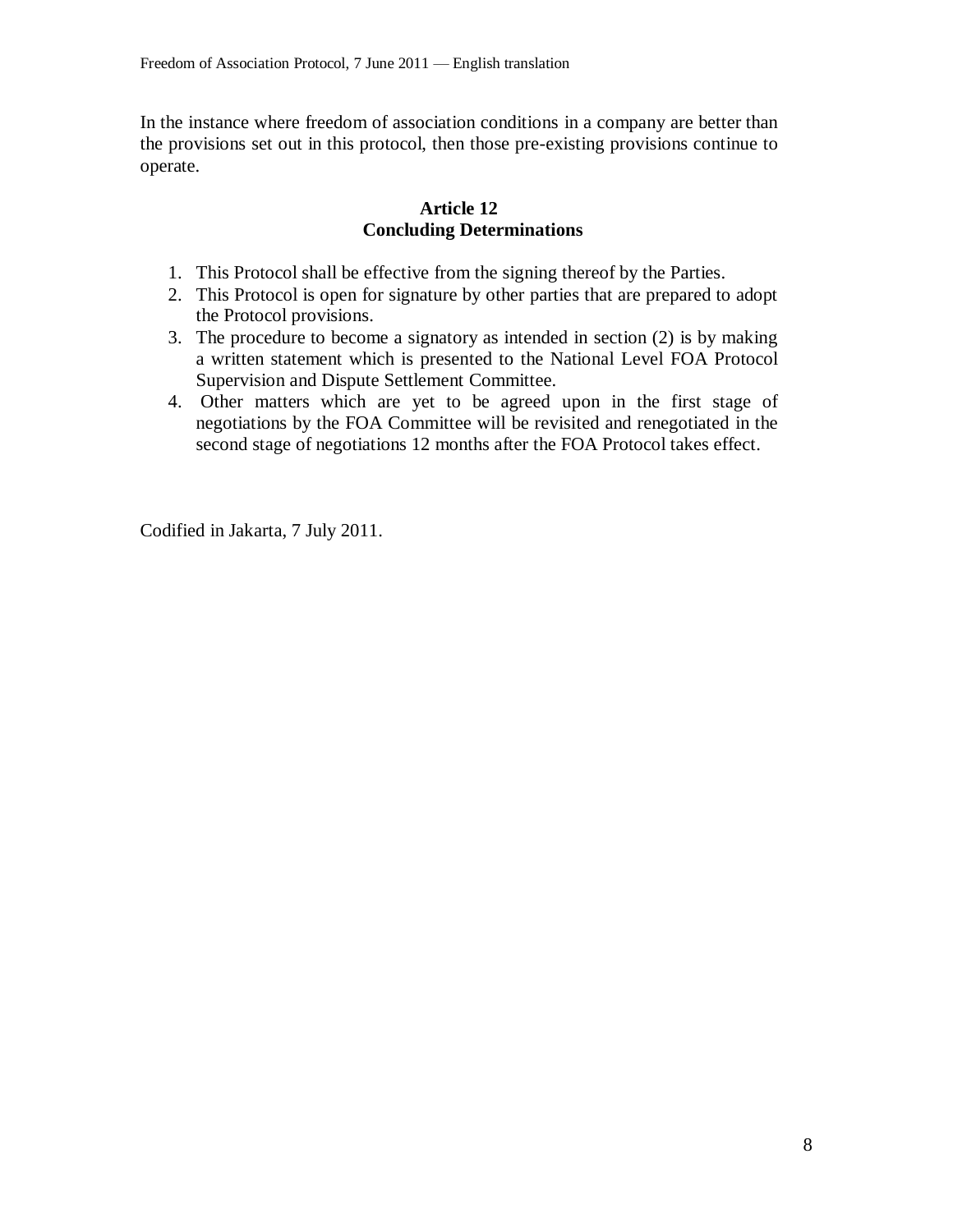### **SUPPLEMENTARY EXPLANATIONS FREEDOM OF ASSOCIATION PROTOCOL**

## **Article 1 (a)**

With consideration to the large number of suppliers, a letter of acknowledgement will be created as an appendix for signature by the suppliers who adopt this Protocol.

# **Article 3 (2)**

[In response to question: only a small proportion of suppliers have been directly involved in protocol negotiations, so how can it be effectively socialised?]

At initial stages a limited number of supplier companies were involved in the negation and signing of this protocol. For this reason parties who are signatories of this Protocol are tasked with its socialisation and to invite other suppliers, brands and unions to sign the protocol.

Where a union who has not signed the Protocol considers that the regulations in their collective bargaining agreement are more favourable than the regulations in this Protocol, the union can choose between their collective bargaining agreement and the Protocol.

Additionally, where a union has not signed the Protocol, suppliers and brands who have signed will remain bound by all the protocol regulations which are nonreciprocal in nature. In fact, many supplier factories producing brand goods do not yet have workplace unions. Provided that suppliers have signed the protocol with the brands, its implementation should not be effected by the absence of a union. For instance, brands are still obliged to conduct monitoring on the implementation of the Protocol.

Where the union hasn't signed the Protocol its regulations still apply as long as they relate to the obligations of brands or suppliers. This includes workplaces where only one party has signed, in which case that the signatory becomes responsible for socialising the Protocol that amongst other unions, suppliers or brands.

The parties have had the experience that the establishment of unions is frequently impeded, with many union leaders or members experiencing criminalisation. These experiences have provided the rationale for this particular provision.

This provision is intended to ensure that brands take responsibility in protecting freedom of association.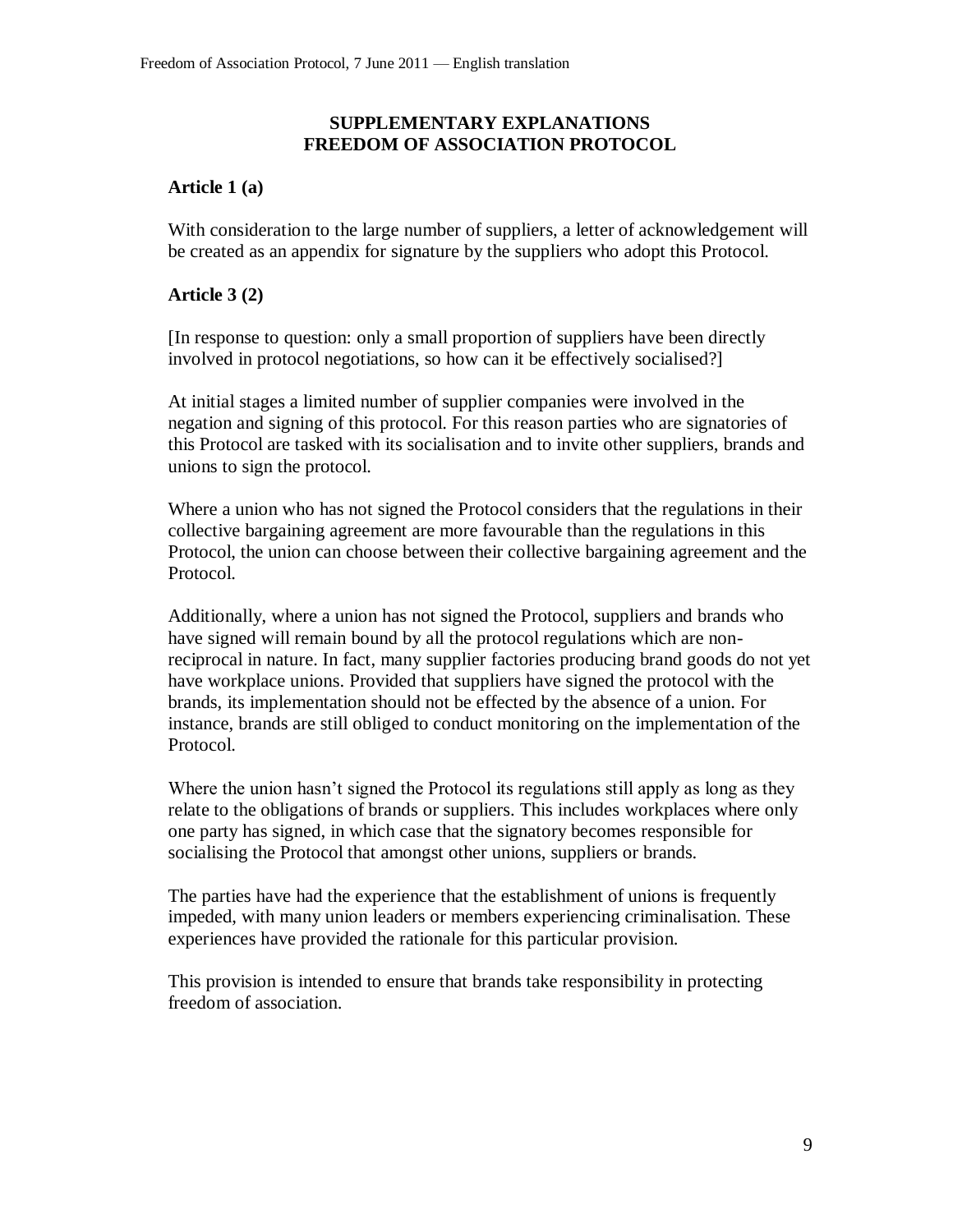Article 3 (3)

In the case that the union of a company prefers the provisions in the collective bargaining agreement, than the union can choose between the protocol and the collective bargaining agreement provisions.

Article 3 (4)

The Supervision and Dispute Settlement Committee will determine whether a provision in the Protocol is superior or inferior to a provision in a CBA.

Article 3 (5)

In the case where a union who has not signed the protocol considers that the provisions regulated under the CBA are superior to those in the Protocol, then the union can choose which determinations will be governed by the CBA and the Protocol.

Article  $4(5)(b)$ 

Unions are obliged to hand over the duty officers' schedule (which is based on a rotation system) to supplier company management prior to implementation, so that the supplier company management can inform the relevant section.

Article  $4(5)(c)$ 

Refer to the implementation of Article 5 subsections (3) (b) and (c) as well as subsections  $(4)$  (a) and (b).

Article 4 (6)

The union representative released is decided upon by the relevant trade union. Duty officers are union representatives who takes turns at working in the secretariat to carry out union activities.

Article 4 (7)

Provided this does not interfere with production processes in terms of avoiding work position vacancies.

Article 4 (10)

Outside the context of carrying out organisational activities as provided for under freedom of association, union representatives may still be subject to disciplinary actions if they violate company regulations or laws.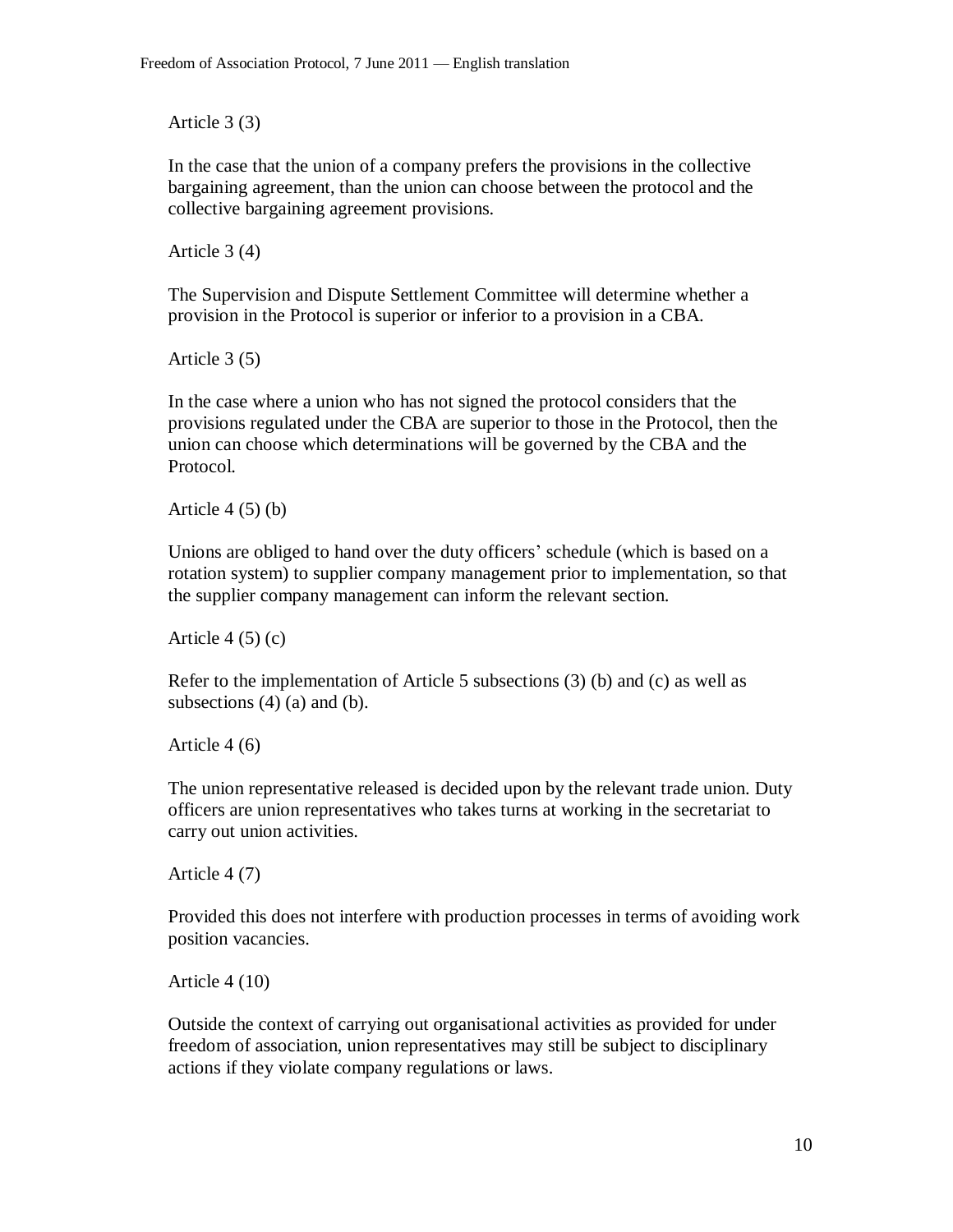The definition of *criminalisation* in this provision is in reference to the situation where reports are made to legal authorities against union representatives or members on the basis of their union activities.

Article  $5(1)(a)$ 

Routine union meeting schedules are to be submitted to suppliers.

Article  $5(1)(c)$ 

Suppliers are obliged to loan out a vehicle if there is one provided and it is not in current use.

Article  $5(1)(e)$ 

This provision is based on the principle of fairness.

Article 5 (3)

This provision applies to the improvements of secretariat facilities which fall under the responsibility of suppliers.

Article 5(4)

To *support and facilitate* refers to giving permission or dispensations and the provision of facilities including a secretariat, the loan of vehicles and so on, as provided for within this Protocol.

Article 6 (1)

The creation of a collective bargaining agreement does not depend upon the number of unions as per the 115/PUU-VII/2009 Constitutional Court decision.

Article 7 (1)

*Information* as referred to in this provision must not conflict with applicable legal regulations.

Article 8 (1)

The committee only handle cases which are in accordance with the criteria in the Supervision and Dispute Settlement Committee Standard Operational Procedures which will be later discussed and reconciled with the implementation of this protocol.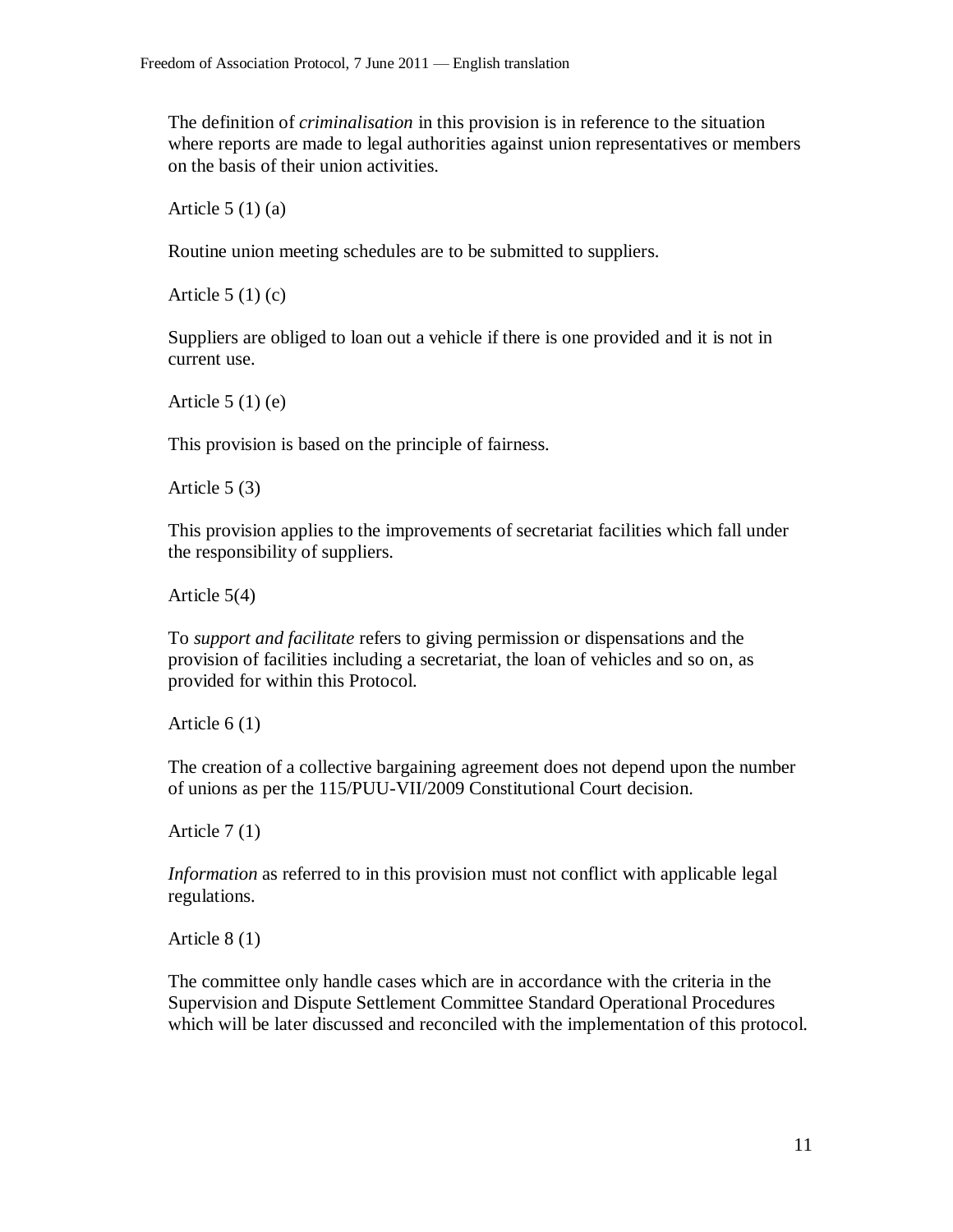Article 8 (2)

Brands are not included in the company level Supervision and Dispute Settlement Committees.

Article 8 (5)

The scope and criteria for disputes to be resolved by the Supervision and Dispute Settlement Committee will be clarified in the Supervision and Dispute Settlement Committee Standard Operational Procedures which will which will be later discussed and reconciled with the implementation of this protocol.

Article 9 (2)

The *consensus building deliberations* referred to in this provision are bipartite negotiations at the supplier level.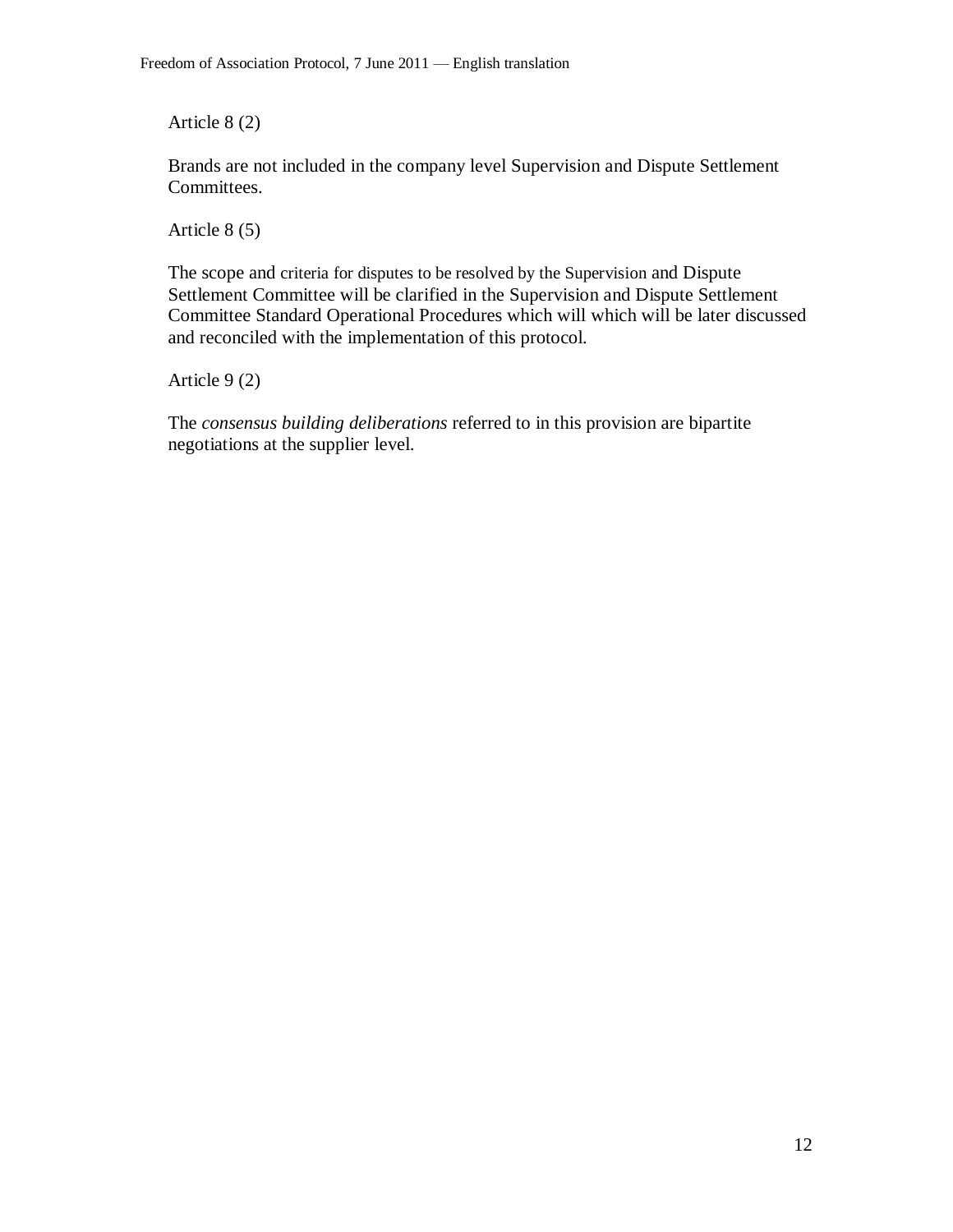## **Letter of Acknowledgement**

Herewith the parties sign the Freedom of Association Protocol Jakarta, June 7<sup>th</sup> 2011.

William Anderson Head of Asia Pacific Social & Environmental Affairs - adidas Group

Elly Rosita Silaban President of GARTEKS KSBSI

Amanda Tucker Sustainable Manufacturing Performance Director - Nike Inc.

Rudi HB. Daman Chair Person of GSBI

Dr. Reiner Hengstmann Global Director, SAFE Supply Chain – PUMA

Lilis Mahmudah Head of Program Division on behalf of Chairman of SPN